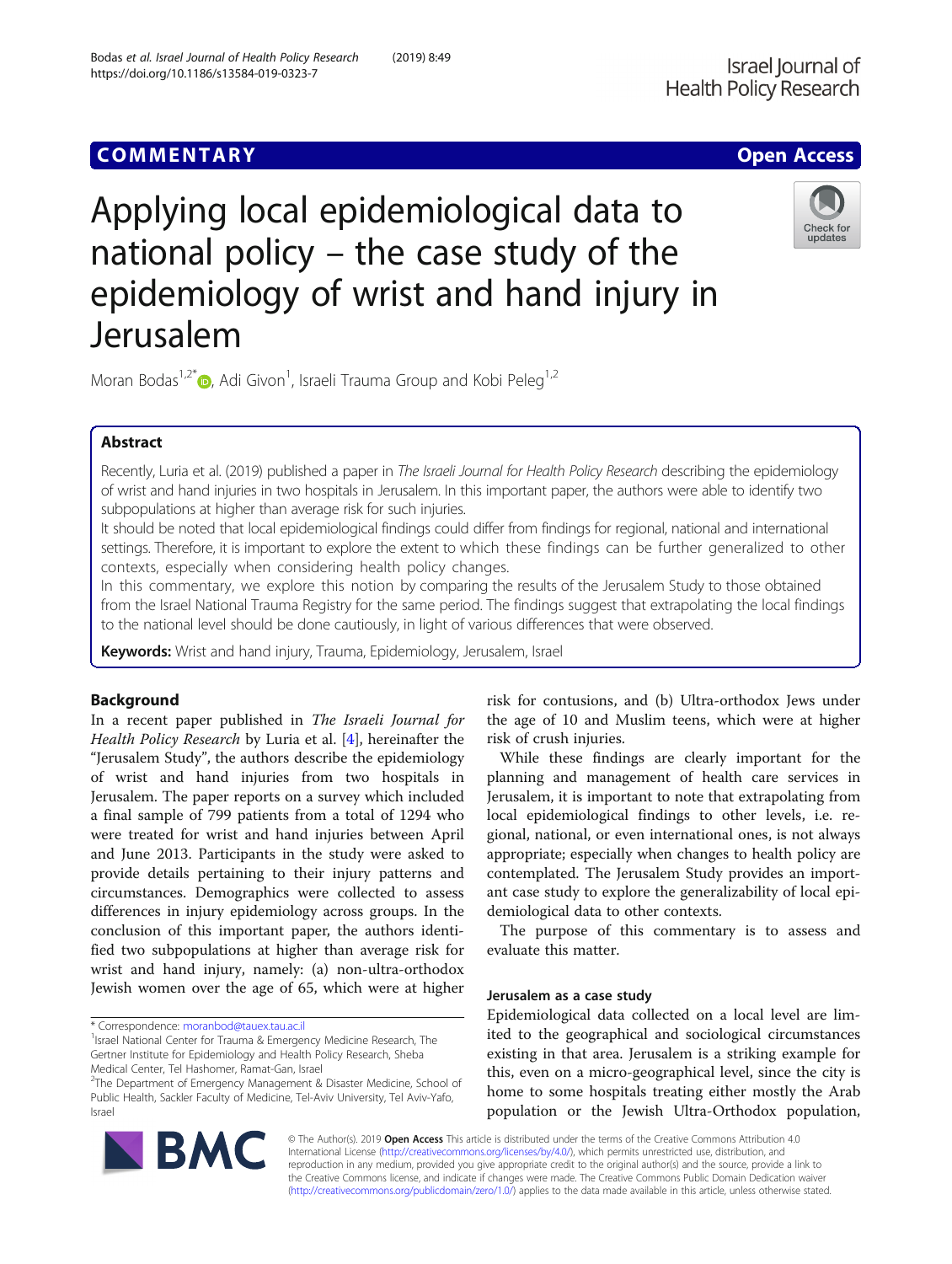<span id="page-1-0"></span>depending on their location. Even though the two hospitals included in the Jerusalem Study receive patients from diverse backgrounds, the population in Jerusalem is still quite different from the rest of the country. For example, according to the Israeli Central Bureau of Statistics (CBS), in Jerusalem, Jews account for 61% of the population and Arabs account for 38%. In contrast, on a national level, Jews account for 74% compared to 21% Arabs. In addition, Jerusalem has a bigger proportion of children compared to the rest of the country and has a high concentration of low socio-economic status (SES) communities [[1\]](#page-2-0).

These demographic differences are coupled with sociological phenomena that add further complexity. For instance, previous studies demonstrated that Ultraorthodox Jews and populations with a low SES background are at higher risk for certain types of injury, e.g. burns [[2,](#page-2-0) [3](#page-3-0)]. This elevated risk could be associated with the unique characteristics of low-SES families, such as increased number of children, sibling supervision, etc. It is reasonable to hypothesize that these sociological phenomena are more prevalent in the Jerusalem area, given its demographic breakdown. Therefore, injury patterns in the Jerusalem area do not necessarily reflect those obtained from national datasets.

#### Evaluation of national dataset

In an effort to further explore the applicability of the Jerusalem Study's findings to the national level, we assessed parallel data from The Israel National Trauma Registry (INTR). The INTR contains data from almost all trauma centers in Israel, including all six Level I Trauma Centers and 14 regional ones. The registry records data regarding all patients admitted to emergency department (ED) due to traumatic injury and subsequently hospitalized with an ICD-9-CM diagnosis codes between 800 and 959.9. The INTR excludes trauma casualties that were not hospitalized, even if admitted to the ED, and those who died outside the hospital. The INTR serves as the national repository for analysis of the epidemiology of injury in Israel [[2,](#page-2-0) [4,](#page-3-0) [5\]](#page-3-0).

In order to align the data reported in this commentary with that reported in the Jerusalem study, the analysis was restricted to national data from the year 2013. As a preliminary step, in order to explore whether the period assessed for the epidemiology of wrist and hand injury (April–June) was representative of the entire year, we analyzed INTR data for other quartiles of the year. No significant differences were observed in the overall frequency of hand and wrist injuries nor in the frequency of the circumstances of said injury over the months of the year, suggesting that generalization of the Jerusalem study's data to year-round is plausible.

According to the INTR data, of the 38,881 countrywide hospitalized trauma cases in 2013, about 28% ( $n =$ 10,776) involved upper extremities injuries. Of those, 3895 patients (36.15%) sustained wrist and hand injuries, making this type of trauma account for 10% of the total trauma cases that year. Geographical comparison of the data suggests that wrist and hand injuries are less frequent in Jerusalem (6.27%) compared to the rest of the country (10.42%), according to Chi-Square test  $(\chi^2 = 65.170, df = 1, p < .0001).$ 

Comparison of injury patterns and circumstances between the Jerusalem Study and the INTR data is challenging, due to differences in categorization. Firstly, the Jerusalem study uses different categories of injury mechanisms and injury types, e.g. by referring to "explosion" as an injury type in contrast to the INTR that views it as an injury mechanism. It should be noted that the methodology section of Luria et al. [[4\]](#page-3-0) does list explosion as an injury mechanism, yet the paper includes it under injury types in its "Table 1". Secondly, the Jerusalem Study used different description of injury circumstances than the INTR, resulting in some being applicable only to the Jerusalem Study, e.g. "ball injury", "saw/hammer injury", "door slamming", etc. Similarly, some of the diagnoses used by the INTR have no apparent equivalents in the Jerusalem Study, such as open wounds (36.71% of INTR cases in 2013), fractures (34.87%), amputations (10.32%), and dislocations or sprains (2.82%).

Keeping in mind the above-mentioned challenges in comparing data from the two datasets, there are some remarkable differences between them. For example, the INTR data suggests that in the year 2013, burns accounted for 15% of injury mechanisms among wrist and hand patients in Jerusalem (5% in the rest of the country). In contrast, Luria et al. [\[6\]](#page-3-0) reported only 2–3% burns in their sample of the Jerusalem population. It is possible that this difference can be attributed to the fact that the Jerusalem study includes all cases admitted to the ED, whereas the INTR data includes only those hospitalized.

Next, the INTR data presents a frequency of 16.5% of superficial contusion among wrist and hand patients, as oppose to 56.1% contusion rate reported in the Jerusalem study. The dramatic difference in contusion

Table 1 Age group distribution in the year 2013 comparing datasets to national statistics by the Central Bureau of Statistics (CBS) and the Israel National Trauma Registry (INTR)

|           | Age group [4] (Jerusalem) CBS data |     | CBS data<br>(Jerusalem) (National data) (National data) | <b>INTR</b> |
|-----------|------------------------------------|-----|---------------------------------------------------------|-------------|
| $0 - 16$  | 34%                                | 43% | 34%                                                     | 23%         |
| $17 - 64$ | 61%                                | 48% | 55%                                                     | 67%         |
| $65+$     | 5%                                 | 9%  | 11%                                                     | 9%          |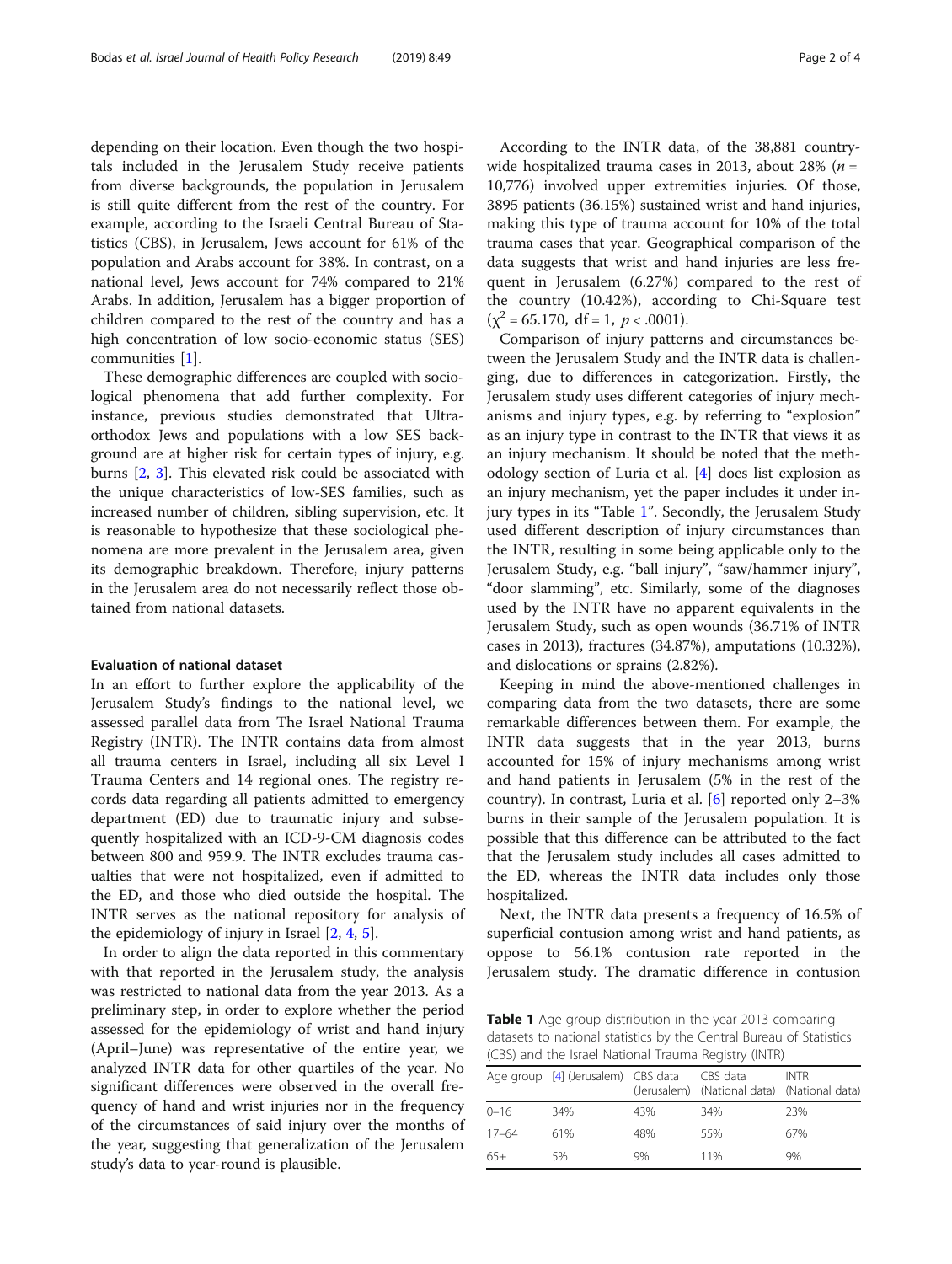<span id="page-2-0"></span>frequency might be explained if the Jerusalem study includes fractures in its "contusion" category. Another example of difference is the frequency of hand and wrist injuries caused by falls. While falls account for only 15.9% of said injuries in the INTR data referring to Jerusalem area, the Jerusalem Study reports a frequency of 33.9% of fall-related hand and wrist injuries. However, this difference might be attributed to the fact that fall injuries tend to be less severe, and as a result fewer of these cases are hospitalized.

There are numerous plausible explanations for the observed differences between the results reported by Luria et al. [[4](#page-3-0)] and the INTR data. In addition to those described above, it is also important to note that the INTR data suggests that a considerable portion of wrist and hand injury are caused by work-related accidents (31% nationally, 21% locally in Jerusalem for the year 2013). Since the population in Jerusalem includes more children than other parts of the country (see Table [1](#page-1-0)), and since far fewer children are exposed to work-related risks, it is reasonable to assume that observed differences in hand and wrist epidemiology might be attributed to this aspect. Other explanations for differences could be attributed to socio-demographic factors, which are not assessed in the INTR, such as religiosity (Jerusalem has a higher proportion of religious population compared to the rest of the country), religion (Jerusalem has a higher proportion of Muslim population), and cultural aspects, e.g. parental supervision of children, attitudes toward risk, etc.

There are also some similarities between the datasets. For instance, the principle injury mechanism in the INTR data was laceration, i.e. cut or stabbing  $(n = 1113;$ 29.1%), which is comparable with that reported by Luria et al. [\[4](#page-3-0)] in the Jerusalem study (26.4%).

The INTR data sheds more light on the epidemiology of hand and wrist injury in Israel during the examined year of 2013 by providing additional information. For instance, after laceration, the most common injury mechanisms were unintentional bruising caused by objects/ people (17.51%), transportation-related injury (16.69%), fall (15.89%), and burn (5.80%). The additional 15.02% were other or unknown injury circumstances. The vast majority (85.9%) of cases were lightly wounded casualties (Injury Severity Scale (ISS) of 1–8). Since the Jerusalem Study includes cases discharged from the ED, we can assume that an even bigger portion of its cases were mildly injured.

### Conclusions

The work done by Luria et al. [[4\]](#page-3-0) bears significant contribution to the understanding of local epidemiology of hand and wrist injury. Such studies are of important value in surfacing health issues, challenges and phenomena

that would otherwise may be missed. Moreover, these studies provide crucial insights into data otherwise not collected and allow for a more accurate identification of risk groups. It has also paramount importance for planning and management of services and programs at the local level, as rightfully suggested in the Jerusalem Study. Luria et al.'s [[4](#page-3-0)] proposal to explore the applicability of their findings to local intervention programs is appropriate. In this commentary we assessed the applicability of the study conducted by Luria et al. [[4](#page-3-0)] on the epidemiology of wrist and hand injuries in Jerusalem to a national setting. It is important to note that all comparisons presented in this commentary were done under serious limitations and should not be taken for face value, rather as demonstrator of qualitative differences between data collected locally and nationally. While the authors do not call for national policy change based on their findings, it is important to state that extrapolating from local epidemiological data obtained from one or two hospitals should be done cautiously due to limitations in generalizing of conclusions. In conclusion, Luria et al's work is extremely important in generating local epidemiological findings, which in turn should provide the basis for extended research on a national level.

#### Abbreviations

CBS: Central Bureau of Statistics; ED: Emergency Department; INTR: Israel National Trauma Registry; ISS: Injury Severity Score; SES: Socio-Economic Status

#### Acknowledgements

The authors wish to thank the Israel Trauma Group for continued support in maintaining the Israel National Trauma Registry.

#### Authors' contributions

All authors have made substantial contributions to the formation of this manuscript. Conceptualization, K.P.; Methodology, M.B. & A.G.; Formal Analysis, A.G.; Data Curation, A.G.; Writing – Original Draft Preparation, M.B.; Writing – Review & Editing, M.B.; Supervision, K.P; Final approval – K.P. All authors read and approved the final manuscript.

#### Funding

The authors received no specific funding for this work.

#### Availability of data and materials

Data of the Israel National Trauma Registry is protected. Access to data would be considered upon reasonable request.

#### Ethics approval and consent to participate

Not applicable. No ethical approval required for this manuscript.

#### Consent for publication

All authors have expressed their consent for publication.

#### Competing interests

The authors declare that they have no competing interests.

#### Received: 7 May 2019 Accepted: 30 May 2019 Published online: 05 June 2019

#### References

- 1. Central Bureau of Statistics (CBS). (2019). CBS Website: [https://www.cbs.gov.](https://www.cbs.gov.il) [il.](https://www.cbs.gov.il) Accessed 28, Apr 2019.
- 2. Haik J, Liran A, Tessone A, Givon A, Orenstein A, Peleg K. Burns in Israel: demographic, etiologic and clinical trends, 1997–2003. Isr Med Assoc J. 2007;9(9):659–62.